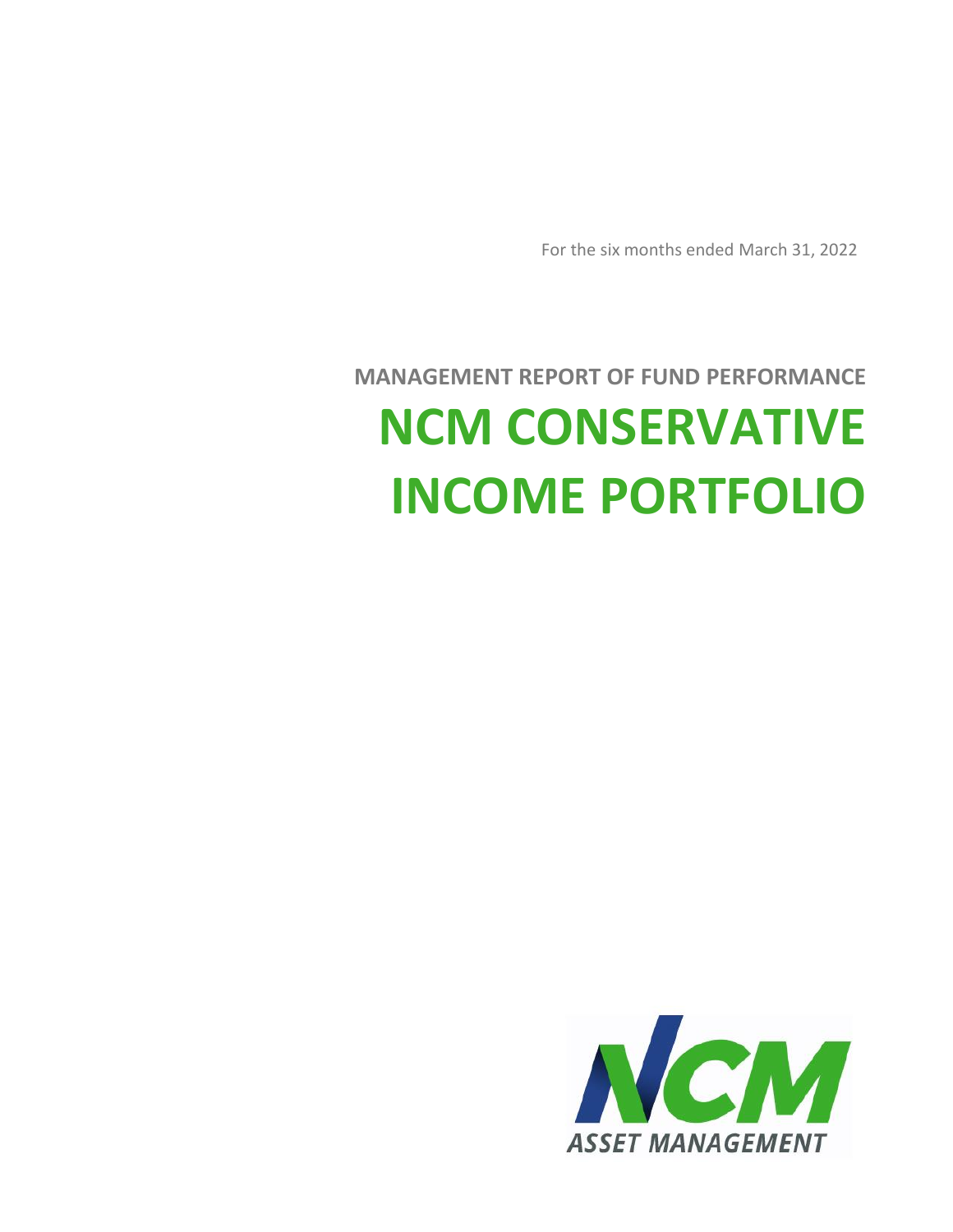## **MANAGEMENT REPORT OF FUND PERFORMANCE NCM CONSERVATIVE INCOME PORTFOLIO**

This interim management report of fund performance contains financial highlights but does not contain the interim financial statements of the investment fund. You can get a copy of the Fund's financial statements at your request, and at no cost, by calling toll free (877) 531-9355, by writing us at 1850, 333-7<sup>th</sup> Avenue SW Calgary, Alberta T2P 2Z1 or by visiting our website at www.ncminvestments.com or SEDAR at www.sedar.com.

Security holders may also contact us using one of these methods to request a copy of the investment fund's proxy voting policies and procedures, proxy voting disclosure record, or quarterly portfolio disclosure.

### **RESULTS OF OPERATIONS**

As of March 31, 2021, the six-month return for the NCM Conservative Income Fund was -3.5% This performance compares to the Fund's benchmark, which had a return of - 1.5% over the same period. The Fund's benchmark is 5% S&P 3-Month Canada Treasury Bill Index, 62.5% FTSE Canada Universe Bond Index, 12.5% S&P/TSX Composite Total Return Index, 14% Morningstar Developed Markets Target Market Exposure NR USD, 6% Morningstar Developed Markets Target Market Exposure NR EUR.

The Fund underperformed its benchmark over this period. The performance was a combination of mixed equity returns and strong fixed income relative performance over the past six months. The Fund's equity holdings were the primary reason for its lower than benchmark returns.

Fixed income performance has been broadly lower due to a rising interest rate environment over this period. For example, this Fund's main bond benchmark is lower by 5.6% since September of last year. This compares to its new investment grade holding in NCM Core Income Fund which is down 6.6% over this period. Maturity based asset allocation has been constructive. This Fund's positioning in shorter duration (maturity) fixed income investments has created a positive relative performance versus the Fund's bond benchmark. The Fund maintains a dual barbell like allocation between term and between credit quality. This term and credit positioning has not changed materially since our last report. The Fund's major asset shift in this period was a switch to a new NCM Fund. NCM launched its Core Income Fund during this period and the Fund reduced its positions in fixed income ETFs and shifted its assets in to the new NCM Core Income Fund. The NCM Core Income Fund invests primarily in investment grade bonds. This NCM Core Income Fund's below benchmark return was a significant factor in this Fund's underperformance

In equities, the Fund has remained titled to Canada and the Canadian equity positions are a combination of NCM Core Canadian (NCM CC) and NCM Income Growth Class (NCM IG). Together, these two funds have been stronger than the Canadian benchmark adding absolute and relative value. Additionally, Canada has been among the best performing countries globally, also adding positively to the Fund's relative performance from this regional tilt. The Fund's investments in NCM Core Global Series R and NCM Core Global ETF Series (including USA) have been a performance drag within the Fund. This NCM Fund has underperformed other global equity indices. NCM Core Global is a significant factor in this Fund's underperformance over this period. The Fund maintains a relatively lower weight in global broad market investments, and this has provided relative returns value. The Fund's positions in Non-North American investments were modestly lower absolutely and relatively over this period. The Fund holds positions in investments called global themes. Themed investments are represented by Exchange Traded Funds (ETFs) that track specific sectors and industries. Over the past six months this series of ETFs have added value to the Fund both in absolute terms and relative to other global indices.

The Fund's overall asset allocation between equities and fixed income has remained static since the last report and the position is considered neutral in its balance between these two asset classes. The main changes to this Fund's equity investments have been driven by volatility in markets caused by the conflict between Russia and the Ukraine. Our trading has reflected three goals. The first and second are to both reduce volatility and remain titled to Canada. This has been achieved by shifting a significant amount of our Canadian holdings from the NCM IG Fund to the NCM CC Fund. The NCM IG has exposure to smaller companies which can exhibit higher price fluctuations while the NCM CC has, as its mandate, a low volatility profile. The expectation is that NCM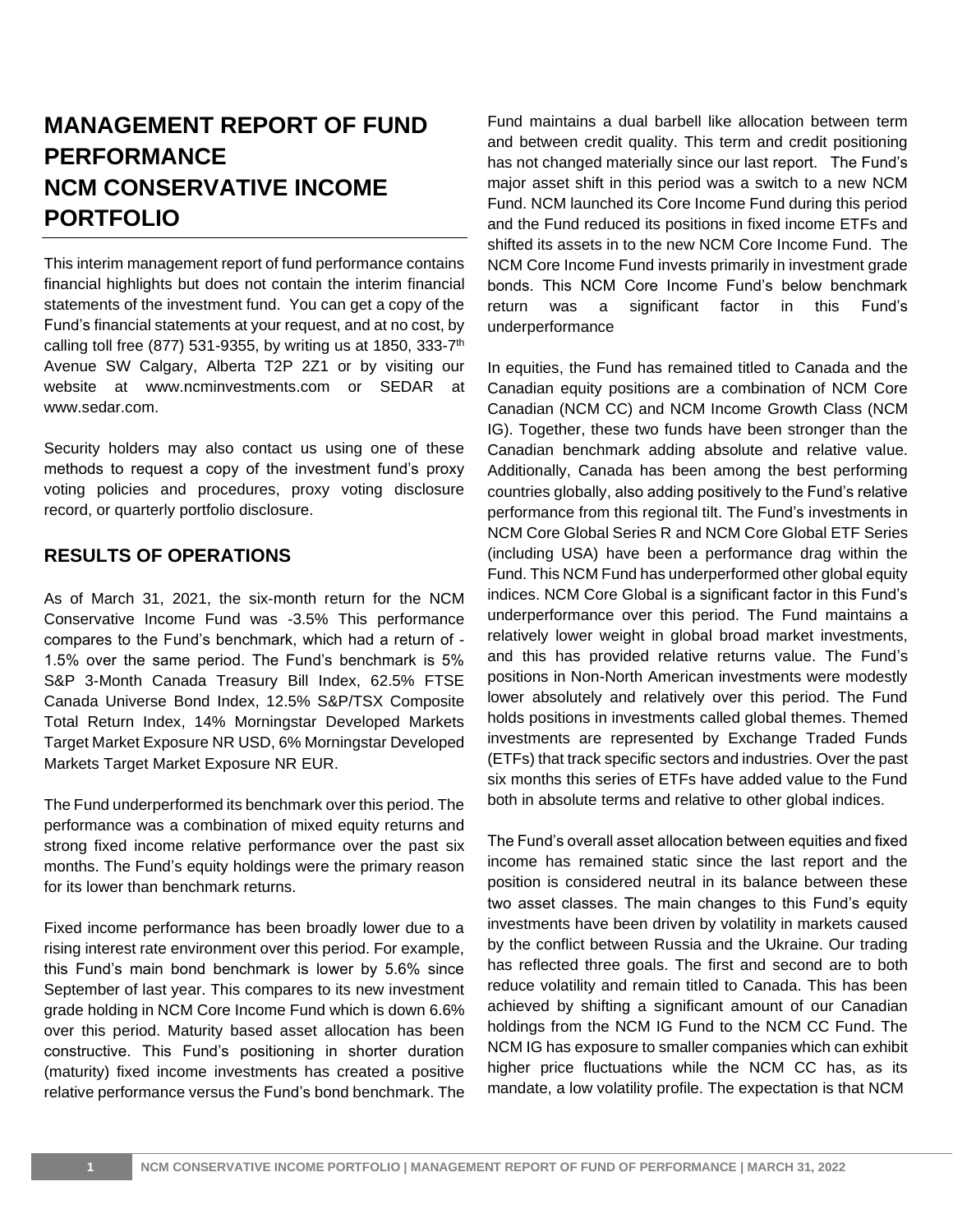#### **RESULTS OF OPERATIONS (continued)**

CC will provide the Canadian value characteristic we find attractive while doing so with lower price fluctuations.

The third goal was to take profits. We reduced our weight and took some profits in one of our themed investments, the Global Agriculture ETF (ETF:COW). This ETF has responded to the grains supply disruption caused by the conflict in Europe. Russia and the Ukraine are major global producers of wheat and corn and these disruptions in agriculture production have caused prices in grains, vegetable oils and fertilizers to skyrocket. The ETF: COW has seen its price skyrocket in turn. The ETF: COW's price increase is over 35% since September last year. And much of this (+ 21%) since the invasion began. The proceeds of this sale were directed to a higher weight in NCM CC and to top up the Global Infrastructure ETF. It is our belief that Infrastructure spending (one of our global themes) will be an enduring result of this conflict whereas the cessation of hostilities might see the ETF: COW retreat.

The equity positions in the Fund remain tilted toward Canada and Non-North American indices. The manager believes that the targeted regions for higher allocations represent higher relative value. While the environment for stocks in general remains constructive, there are numerous events unfolding that will likely cause elevated volatility. These events include valuations corrections impacting USA markets, tightening central banks, flaring and unexpected inflation, pandemic related unknowns and of course, the conflict in Europe. .

The net assets have decreased by 24% with net assets decreasing from \$12,258,432 to \$9,264,700, \$344,329 of this change is attributable to negative investment performance and \$2,649,403 was due to negative net contributions to the Fund.

#### **RELATED PARTY TRANSACTIONS**

Management fees of \$60,303 were paid to NCM Asset Management Ltd. ("NCM"), the Fund's Manager and Portfolio Manager. Management fees are 1.75% for Series A and Series T6 and 0.75% for Series F and Series F6, of the series net asset value of the Fund and are calculated and paid monthly. In addition, administrative fees of \$2,491 were paid to NCM. Administration fees are charged by NCM at or below

cost. They relate to accounting, trading, record keeping, compliance, and other administrative costs.

NCM has agreed to absorb certain expenses associated with the Fund recorded in the financial statements, at March 31, 2022, in the amount of \$53,506.

## **FINANCIAL HIGHLIGHTS**

The following tables show selected key financial information about the Fund's units and are intended to help you understand the Fund's financial performance for the fiscal periods indicated. This information is derived from the Fund's audited annual financial statements and unaudited interim financial statements.

**Net asset value (NAV) per unit (1)**

| Series A                                     | 2022   | 2021   | 2020   | $2019^{(4)}$ |
|----------------------------------------------|--------|--------|--------|--------------|
| Net Asset Value, beginning of period         | 25.44  | 25.83  | 26.12  | 25.00        |
| Increase (decrease) from operations:         |        |        |        |              |
| Total revenue                                | 0.26   | 0.53   | 0.75   | 0.78         |
| Total expenses                               | (0.26) | (0.53) | (0.52) | (0.50)       |
| Realized gains (losses) for the period       | (0.02) | 1.20   | 1.16   | 0.17         |
| Unrealized gains (losses) for the period     | (0.96) | (0.11) | (1.35) | 1.75         |
| Total increase (decrease) from<br>operations | (0.98) | 1.09   | 0.04   | 2.20         |
| Distributions:                               |        |        |        |              |
| From income                                  | (0.62) | (1.47) | (0.65) | (0.15)       |
| From dividends                               | Nil    | Nil    | Nil    | Nil          |
| From capital gains                           | Nil    | Nil    | Nil    | Nil          |
| Total distributions (2)                      | (0.62) | (1.47) | (0.65) | (0.15)       |
| Net Asset Value, end of period (3)           | 23.84  | 25.44  | 25.83  | 26.12        |
| <b>Series F</b>                              | 2022   | 2021   | 2020   | $2019^{(5)}$ |
| Net Asset Value, beginning of period         | 26.27  | 26.40  | 26.41  | 25.00        |
| Increase (decrease) from operations:         |        |        |        |              |
| Total revenue                                | 0.27   | 0.54   | 0.76   | 0.80         |
| Total expenses                               | (0.13) | (0.26) | (0.24) | (0.23)       |
| Realized gains (losses) for the period       | (0.11) | 1.22   | 1.18   | 0.17         |
| Unrealized gains (losses) for the period     | (0.84) | (0.08) | (1.00) | 1.67         |
| Total increase (decrease) from<br>operations | (0.81) | 1.42   | 0.70   | 2.41         |
| <b>Distributions:</b>                        |        |        |        |              |
| From income                                  | (0.64) | (1.54) | (0.65) | (0.15)       |
| From dividends                               | Nil    | Nil    | Nil    | Nil          |
| From capital gains                           | Nil    | Nil    | Nil    | Nil          |
| Total distributions (2)                      | (0.64) | (1.54) | (0.65) | (0.15)       |
|                                              |        |        |        |              |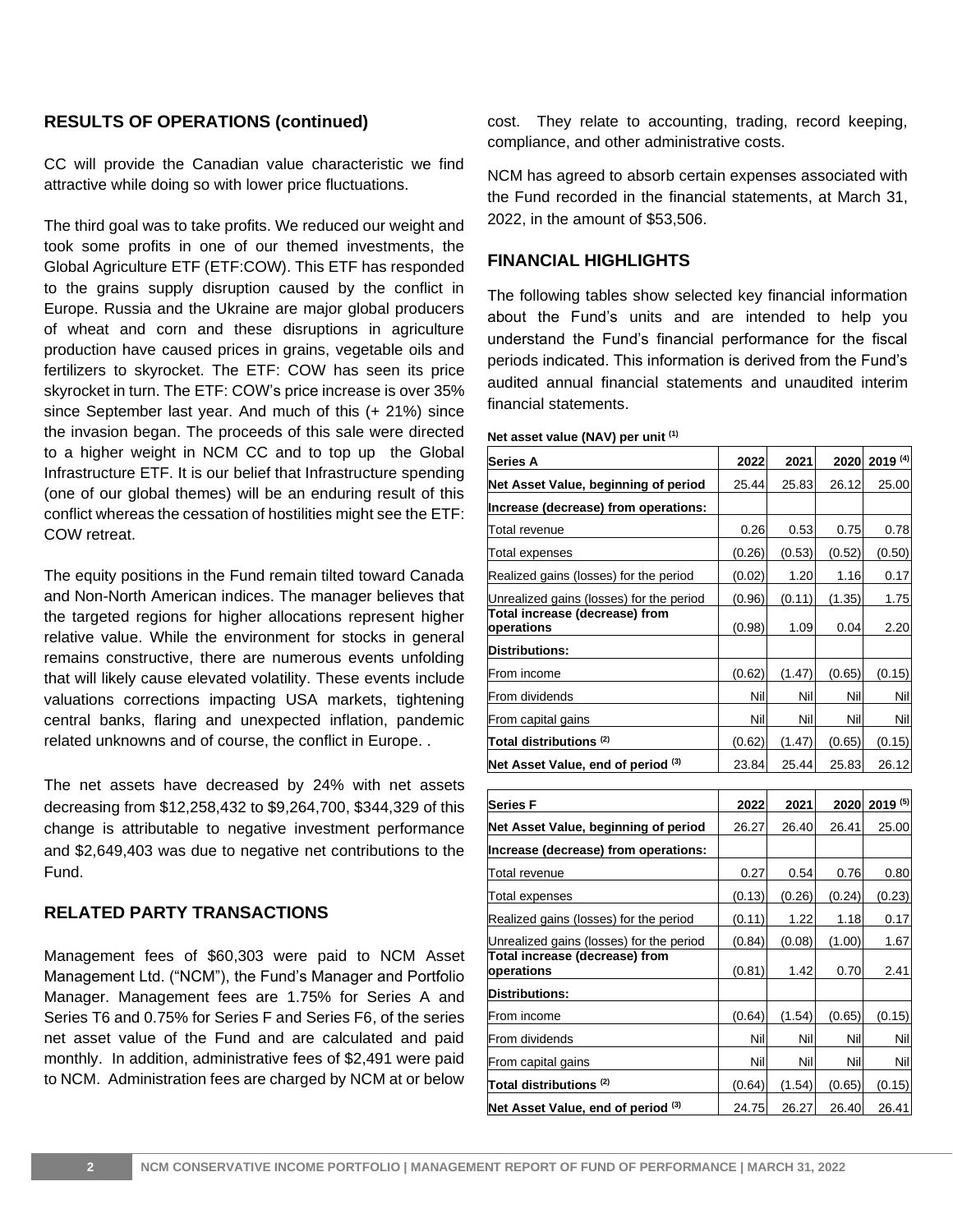#### **FINANCIAL HIGHLIGHTS (continued)**

#### **Net asset value (NAV) per unit (1) (continued)**

| <b>Series T6</b>                             | 2022   | 2021   | 2020   | 2019 (6) |
|----------------------------------------------|--------|--------|--------|----------|
| Net Asset Value, beginning of period         | 23.21  | 23.76  | 24.92  | 24.25    |
| Increase (decrease) from operations:         |        |        |        |          |
| Total revenue                                | 0.23   | 0.50   | 0.76   | 0.70     |
| Total expenses                               | (0.23) | (0.48) | (0.46) | (0.43)   |
| Realized gains (losses) for the period       | (0.01) | 1.06   | 1.15   | 0.15     |
| Unrealized gains (losses) for the period     | (0.89) | 0.01   | (1.07) | 1.43     |
| Total increase (decrease) from<br>operations | (0.90) | 1.09   | 0.38   | 1.85     |
| <b>Distributions:</b>                        |        |        |        |          |
| From income                                  | (0.69) | (1.57) | (1.48) | (1.32)   |
| From dividends                               | Nil    | Nil    | Nil    | Nil      |
| From capital gains                           | Nil    | Nil    | Nil    | Nil      |
| Total distributions (2)                      | (0.69) | (1.57) | (1.48) | (1.32)   |
| Net Asset Value, end of period (3)           | 21.61  | 23.21  | 23.76  | 24.92    |

| Series F6                                      | 2022   | 2021   | 2020   | 2019(7) |
|------------------------------------------------|--------|--------|--------|---------|
| Net Asset Value, beginning of period           | 24.16  | 24.36  | 25.30  | 24.04   |
| Increase (decrease) from operations:           |        |        |        |         |
| Total revenue                                  | 0.25   | 0.51   | 0.72   | 0.72    |
| Total expenses                                 | (0.12) | (0.26) | (0.24) | (0.18)  |
| Realized gains (losses) for the period         | (0.02) | 1.16   | 1.12   | 0.15    |
| Unrealized gains (losses) for the period       | (0.95) | (0.09) | (1.03) | 2.15    |
| Total increase (decrease) from<br>operations   | (0.84) | 1.32   | 0.57   | 2.84    |
| <b>Distributions:</b>                          |        |        |        |         |
| From income                                    | (0.72) | (1.49) | (1.51) | (1.21)  |
| From dividends                                 | Nil    | Nil    | Nil    | Nil     |
| From capital gains                             | Nill   | Nil    | Nil    | Nil     |
| Total distributions ${}^{\textrm{\tiny{(2)}}}$ | (0.72) | (1.49) | (1.51) | (1.21)  |
| Net Asset Value, end of period (3)             | 22.62  | 24.16  | 24.36  | 25.30   |

| <b>Series M</b>                                      | 2022   | 2021   | 2020   | $2019^{(8)}$ |
|------------------------------------------------------|--------|--------|--------|--------------|
| Net Asset Value, beginning of period                 | 27.69  | 27.58  | 27.37  | 27.22        |
| Increase (decrease) from operations:                 |        |        |        |              |
| Total revenue                                        | 0.21   | 0.62   | 0.88   | 0.15         |
| <b>Total expenses</b>                                | (0.04) | (0.05) | (0.02) |              |
| Realized gains (losses) for the period               | (0.85) | 1.02   | 1.03   | (0.01)       |
| Unrealized gains (losses) for the period             | 1.62   | (0.43) | (2.28) | 0.01         |
| Total increase (decrease) from<br><b>loperations</b> | 0.94   | 1.16   | (0.39) | 0.15         |
| <b>Distributions:</b>                                |        |        |        |              |
| From income                                          | (0.67) | (1.58) | (0.68) | Nil          |

| <b>Series M</b>                    | 2022   | 2021   |        | 2020 2019 (8) |
|------------------------------------|--------|--------|--------|---------------|
| <b>From dividends</b>              | Nil    | Nil    | Nil    | Nil           |
| From capital gains                 | Nill   | Nil    | Nil    | Nil           |
| Total distributions (2)            | (0.67) | (1.58) | (0.68) | Nil           |
| Net Asset Value, end of period (3) | 26.20  | 27.69  | 27.58  | 27.37         |

*(1) This information is provided as at March 31, 2022 and September 30, thereafter, in accordance with International Financial Reporting Standards.*

*(2) Distributions, if any, are reinvested in additional units or paid in cash when requested.*

*(3) Net asset value and distributions are based on the actual number of units outstanding at the relevant time. The increase (decrease) from operations is based on the weighted average number of units outstanding over the financial period. Due to the different methods of calculating individual components of the table, the sum of the individual components will not necessarily equal the ending net asset value.*

*(4) Series A commenced operations October 1, 2018.*

*(5) Series F commenced operations October 1, 2018*

*(6) Series T6 commenced operations November 6, 2018*

*(7) Series F6 commenced operations December 10, 2018*

*(8) Series M commenced operations September 16, 2019*

#### **Ratios and Supplemental Data (1)**

| <b>Series A</b>                       | 2022   | 2021  | 2020           | 2019 (5) |
|---------------------------------------|--------|-------|----------------|----------|
| Net Assets (000's of \$)              | 4,421  | 4,971 | 5,564          | 5,321    |
| Number of units outstanding (000's)   | 185    | 195   | 215            | 204      |
| Management expense ratio (MER) (2)    | 2.43%  | 2.44% | 2.36%          | 2.34%    |
| MER before waivers or absorptions (2) | 3.44%  | 3.13% | 3.04%          | 3.25%    |
| Portfolio turnover rate (3)           | 54.79% |       | 37.60% 107.69% | 15.47%   |
| Trading expense ratio <sup>(4)</sup>  | 0.20%  | 0.09% | 0.14%          | 0.10%    |
| Net asset value per unit              | 23.84  | 25.44 | 25.83          | 26.12    |

| <b>Series F</b>                       | 2022   | 2021  | 2020           | 2019 (6) |
|---------------------------------------|--------|-------|----------------|----------|
| Net Assets (000's of \$)              | 4,095  | 5,624 | 6,937          | 7,321    |
| Number of units outstanding (000's)   | 165    | 214   | 263            | 277      |
| Management expense ratio (MER) (2)    | 1.33%  | 1.33% | 1.24%          | 1.24%    |
| MER before waivers or absorptions (2) | 2.34%  | 2.02% | 1.92%          | 2.14%    |
| Portfolio turnover rate (3)           | 54.79% |       | 37.60% 107.69% | 15.47%   |
| Trading expense ratio <sup>(4)</sup>  | 0.20%  | 0.09% | 0.14%          | 0.10%    |
| Net asset value per unit              | 24.75  | 26.27 | 26.40          | 26.41    |

| <b>Series T6</b>                              | 2022   | 2021  | 2020           | 2019(7) |
|-----------------------------------------------|--------|-------|----------------|---------|
| Net Assets (000's of \$)                      | 463    | 565   | 543            | 173     |
| Number of units outstanding (000's)           | 21     | 24    | 23             |         |
| Management expense ratio (MER) <sup>(2)</sup> | 2.37%  | 2.38% | 2.26%          | 2.26%   |
| MER before waivers or absorptions (2)         | 3.38%  | 3.07% | 2.94%          | 3.17%   |
| Portfolio turnover rate (3)                   | 54.79% |       | 37.60% 107.69% | 15.47%  |
| Trading expense ratio <sup>(4)</sup>          | 0.20%  | 0.09% | 0.14%          | 0.10%   |
| Net asset value per unit                      | 21.61  | 23.21 | 23.76          | 24.92   |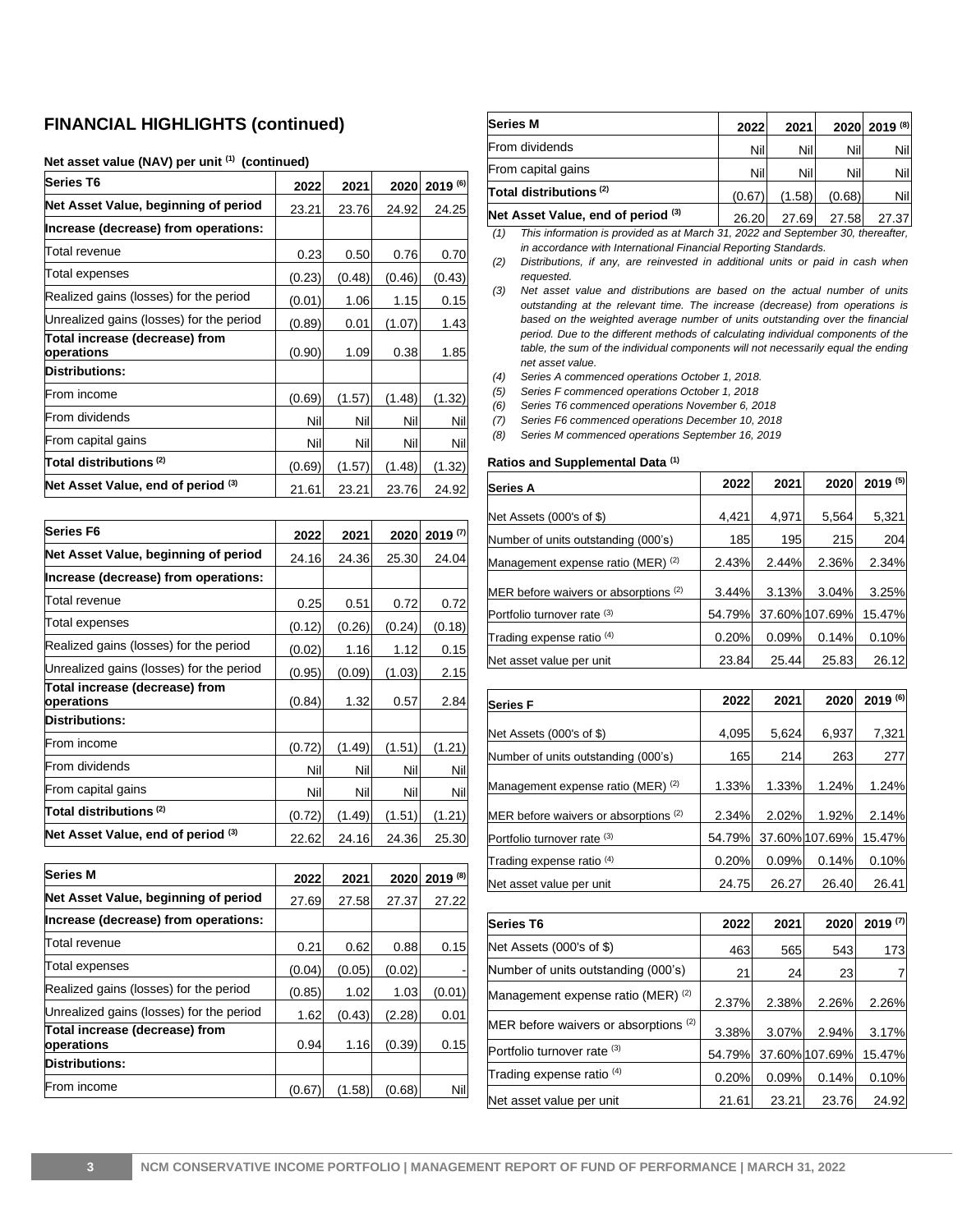#### **FINANCIAL HIGHLIGHTS (continued)**

| <b>Series F6</b>                      | 2022   | 2021  | 2020           | 2019 (8) |
|---------------------------------------|--------|-------|----------------|----------|
| Net Assets (000's of \$)              | 251    | 112   | 137            | 149      |
| Number of units outstanding (000's)   | 11     | 5     |                | 6        |
| Management expense ratio (MER) (2)    | 1.37%  | 1.38% | 1.30%          | 1.30%    |
| MER before waivers or absorptions (2) | 2.38%  | 2.07% | 1.98%          | 2.20%    |
| Portfolio turnover rate (3)           | 54.79% |       | 37.60% 107.69% | 15.47%   |
| Trading expense ratio <sup>(4)</sup>  | 0.20%  | 0.09% | 0.14%          | 0.10%    |
| Net asset value per unit              | 22.62  | 24.16 | 24.36          | 25.30    |

#### **Ratios and Supplemental Data (1) (continued)**

| Series M                                         | 2022   | 2021  | 2020           | 2019 (9) |
|--------------------------------------------------|--------|-------|----------------|----------|
| Net Assets (000's of \$)                         | 34     | 985   | 18             | 1        |
| Number of units outstanding (000's)              |        | 36    |                | 0.04     |
| Management expense ratio (MER) <sup>(2)</sup>    | 0.49%  | 0.52% | 0.45%          | 0.44%    |
| MER before waivers or absorptions <sup>(2)</sup> | 1.50%  | 1.21% | 1.13%          | 1.35%    |
| Portfolio turnover rate (3)                      | 54.79% |       | 37.60% 107.69% | 15.47%   |
| Trading expense ratio <sup>(4)</sup>             | 0.20%  | 0.09% | 0.14%          | 0.10%    |
| Net asset value per unit                         | 26.20  | 27.69 | 27.58          | 27.37    |

*(1) This information is provided as at March 31, 2022 and September 30, thereafter, in accordance with International Financial Reporting Standards.*

*(2) Management expense ratio (MER) is based on the Funds total expenses for the stated period including the Funds proportionate share of the expenses of the underlying funds and is expressed as an annualized percentage of daily average net asset value of the period. As such, the MERs presented for the Funds is all inclusive and includes the portion of MERs of the other funds attributable to the investment.*

- *(3) The Fund's portfolio turnover rate indicates how actively the Fund's Portfolio Manager manages its portfolio investments. A portfolio turnover rate of 100% is equivalent to the Fund buying and selling all the securities in its portfolio once in the course of a period. The higher the Fund's portfolio turnover rate in a period, the greater the trading costs payable by the Fund in the period, and the greater the chance of an investor receiving taxable capital gains in the period. There is not necessarily a relationship between a high turnover rate and performance of the Fund.*
- *(4) The trading expense ratio represents total commissions and other portfolio transaction costs expressed as an annualized percentage of daily average net assets during the period.*
- *(5) Series A commenced operations October 1, 2018.*
- *(6) Series F commenced operations October 1, 2018*
- *(7) Series T6 commenced operations November 6, 2018*
- *(8) Series F6 commenced operations December 10, 2018*
- *(9) Series M commenced operations September 16, 2019*

#### **MANAGEMENT FEES**

The Fund pays an annual management fee of 1.75% for Series A and Series T6 units, and 0.75% for Series F and Series F6 units, multiplied by the series net asset value of the Fund, to NCM, the Fund's Manager and Portfolio Manager. Management fees are calculated and paid monthly. No management fee is charged to the Fund in respect of Series I units; rather, the investors who hold Series I units will pay management fees directly to the Manager in an amount determined by negotiation with the Manager. There is no management fee attached to Series M. For the six months ended March 31, 2022, management fees amounted to \$60,303. NCM paid servicing commissions of \$21,524 (i.e. 35.69%) from these management fees to investment dealers.

#### **PAST PERFORMANCE**

The charts below illustrate the performance of the Fund since inception in percentages. These charts reflect the performance you would have received if you invested in the Fund on the first day of the year through the last day of the year.

They assume that all distributions made by the Fund in the years shown are reinvested in additional securities of the Fund. They do not take into account sales, redemption, distribution or other optional charges which would have reduced returns or performance. Each year, the Fund's performance has changed and past performance does not guarantee future performance.

#### **YEAR BY YEAR RETURNS**



#### **Series A**

From September 28, 2018 to September 30, 2018 then October 1 to September 30 until 2022 which is from October 1, 2021 to March 31, 2022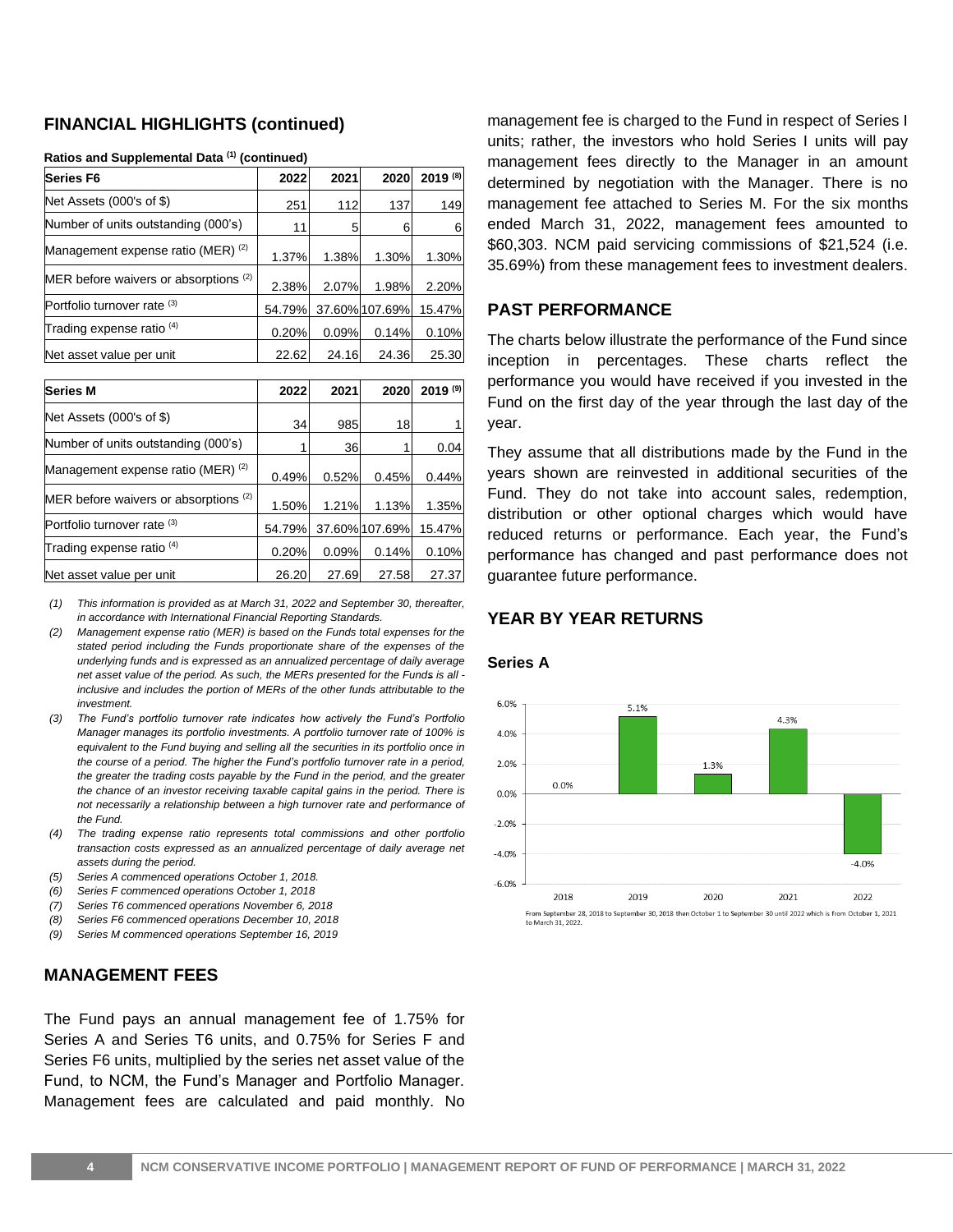#### **YEAR BY YEAR RETURNS (continued)**

#### **Series F**



**Series T6**



From November 6, 2018 to September 30, 2019 then October 1 to September 30 until 2022 which is from October 1, 2021 to<br>March 31, 2022.

#### **Series F6**





#### **ANNUAL COMPOUND RETURNS**

The following table shows the percent compounded returns to March 31, 2022 for each series of the Fund for the periods indicated.

It also shows the returns for the Fund's benchmark index, which is 5% S&P 3-Month Canada Treasury Bill Index, 62.5% FTSE Canada Universe Bond Index, 12.5% S&P/TSX Composite Total Return Index, 14% Morningstar Developed Markets Target Market Exposure NR USD, 6% Morningstar Developed Markets Target Market Exposure NR EUR.

|                                                              | <b>Series</b><br>A | <b>Series</b><br>F | <b>Series</b><br>T <sub>6</sub> | <b>Series</b><br>F <sub>6</sub> | <b>Series</b><br>М | <b>Index</b> |
|--------------------------------------------------------------|--------------------|--------------------|---------------------------------|---------------------------------|--------------------|--------------|
| One year<br>Three                                            | $-1.7%$            | $-0.7%$            | $-1.7%$                         | $-0.7%$                         | 0.2%               | 1.8%         |
| Year*<br>Since<br>Inception*<br>- Series A<br>(September     | 1.7%               | 2.9%               | 1.8%                            | 2.8%                            |                    | 5.2%         |
| 28, 2018)<br>Since<br>Inception*<br>- Series F<br>(September | 1.9%               |                    |                                 |                                 |                    | 5.5%         |
| 28, 2018)<br>Since<br>Inception*<br>- Series T6<br>(November |                    | 3.0%               |                                 |                                 |                    | 5.5%         |
| 06, 2018)<br>Since<br>Inception*<br>- Series F6<br>(December |                    |                    | 2.9%                            |                                 |                    | 6.4%         |
| 10, 2018)<br>Since<br>Inception*<br>- Series M<br>(September |                    |                    |                                 | 4.4%                            |                    | 6.5%         |
| 16, 2019)<br>* annualized                                    |                    |                    |                                 |                                 | 2.7%               | 4.7%         |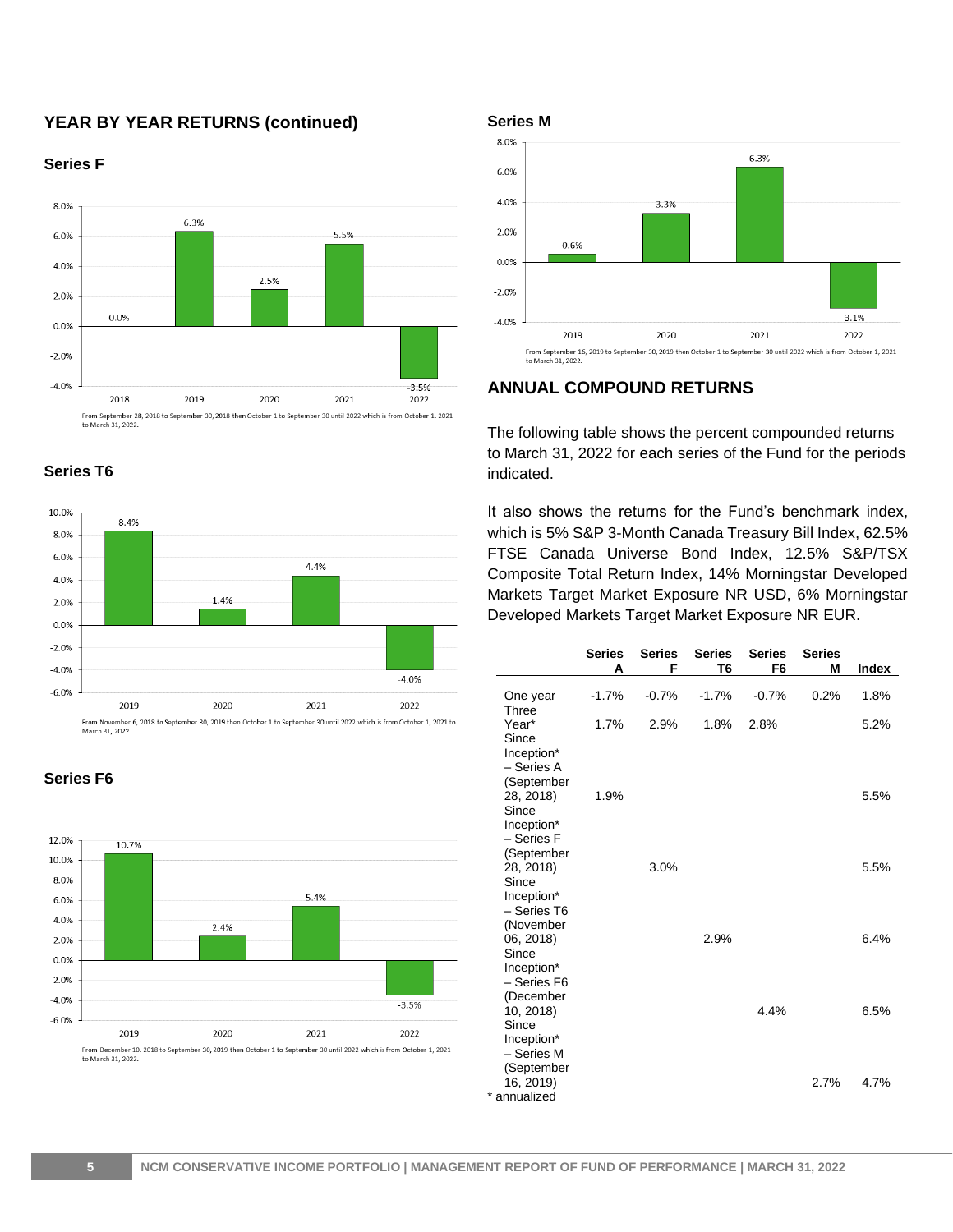### **SUMMARY OF INVESTMENT PORTFOLIO**

The following investments were held by the Fund as at March 31, 2022.

| <b>Investments</b>                                                                       | <b>Percent of</b><br>net assets |
|------------------------------------------------------------------------------------------|---------------------------------|
| NCM Core Income Fund. Series 'R'                                                         | 41.6%                           |
| <b>BMO Short Provincial Bond Index ETF</b>                                               | 14.6%                           |
| SPDR Bloomberg Short Term High Yield Bond ETF                                            | 8.6%                            |
| <b>NCM Core Global ETF Series</b>                                                        | 7.7%                            |
| NCM Core Canadian, Series 'R'<br>Vanguard FTSE Developed All Cap ex North America        | 4.4%                            |
| Index ETF (CAD Hedged)                                                                   | 4.1%                            |
| iShares Advantaged Short Duration High Income Fund<br>NCM Income Growth Class Series 'I' | 3.2%<br>2.6%                    |
| BMO High Yield US Corporate Bond Hedged to CAD<br><b>Index ETF</b>                       | 2.0%                            |
| <b>BMO Global Infrastructure Index ETF</b>                                               | 1.9%                            |
| iShares Global Real Estate Index ETF                                                     | 1.8%                            |
| NCM Core International, Series 'R'                                                       | 1.2%                            |
| iShares S&P Global Water Index Fund                                                      | 0.9%                            |
| Evolve Automobile Innovation Index Fund                                                  | 0.9%                            |
| Evolve Cyber Security Index Fund                                                         | 0.8%                            |
| iShares Global Clean Energy ETF                                                          | 0.8%                            |
| iShares Global Agriculture Index ETF                                                     | 0.6%                            |
| <b>Invesco Dynamic Leisure and Entertainment ETF</b>                                     | 0.6%                            |
| NCM Core Global, Series 'R'                                                              | 0.6%                            |
| <b>Total Securities</b>                                                                  | 98.9%                           |
| Other                                                                                    |                                 |
| Cash and cash equivalents                                                                | 0.6%                            |
| Other assets – net of liabilities                                                        | $0.5\%$                         |
| Total net asset value                                                                    | 100.0%                          |
| <b>Industry Sectors</b>                                                                  |                                 |
| Energy                                                                                   | 0.6%                            |
| <b>Materials</b>                                                                         | 0.4%                            |
| Industrials                                                                              | 0.7%                            |
| <b>Consumer Discretionary</b>                                                            | 0.3%                            |
| <b>Consumer Staples</b>                                                                  | 0.2%                            |
| <b>Health Care</b>                                                                       | 0.1%                            |
| Financials                                                                               | 0.9%                            |
| <b>Information Technology</b>                                                            | 0.2%                            |
| <b>Communication Services</b>                                                            | 0.2%                            |
| <b>Utilities</b>                                                                         | 0.1%                            |
| <b>Real Estate</b>                                                                       | 0.3%                            |
| <b>Bonds and Term Loans</b>                                                              | 44.7%                           |
| <b>Exchange Traded Funds</b>                                                             | 23.4%                           |
| <b>Preferred shares</b>                                                                  | 1.0%                            |
| Other                                                                                    | 26.9%                           |
| Total                                                                                    | 100.0%                          |

The investments held by the Fund change due to ongoing portfolio transactions. A revised summary is posted on our website at www.ncminvestments.com no later than 60 days after each quarter end.

#### **OTHER MATERIAL INFORMATION**

The simplified prospectus and all other Fund related materials can be obtained by calling us toll-free at (877) 531-9355, by writing to us at 1850, 333-7<sup>th</sup> Avenue SW Calgary, Alberta T2P 2Z1 or from our website at [www.ncminvestments.com.](http://www.ncminvestments.com/)